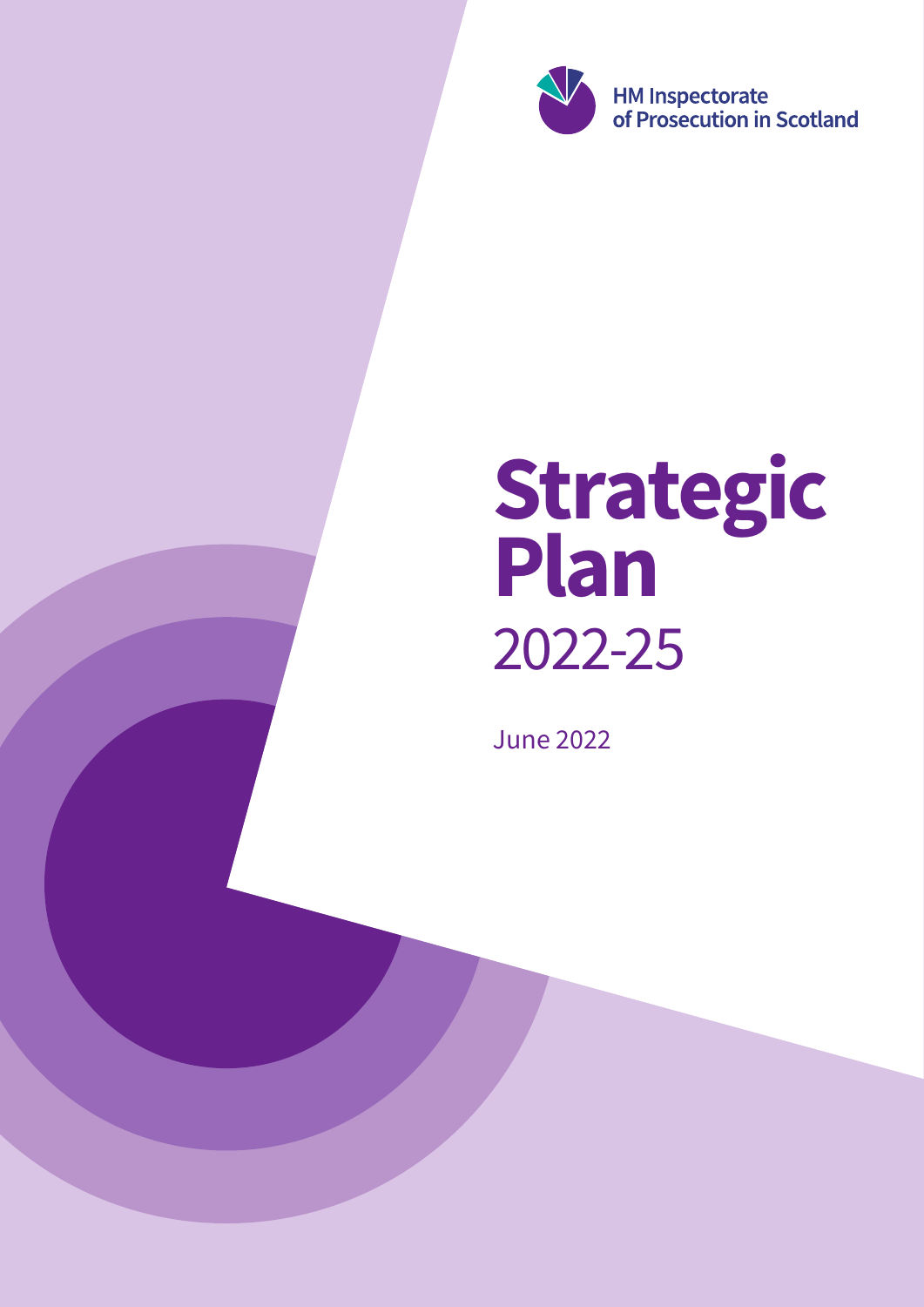# **Strategy 2022-25**



**We will work with our partners to maximise the impact of our work**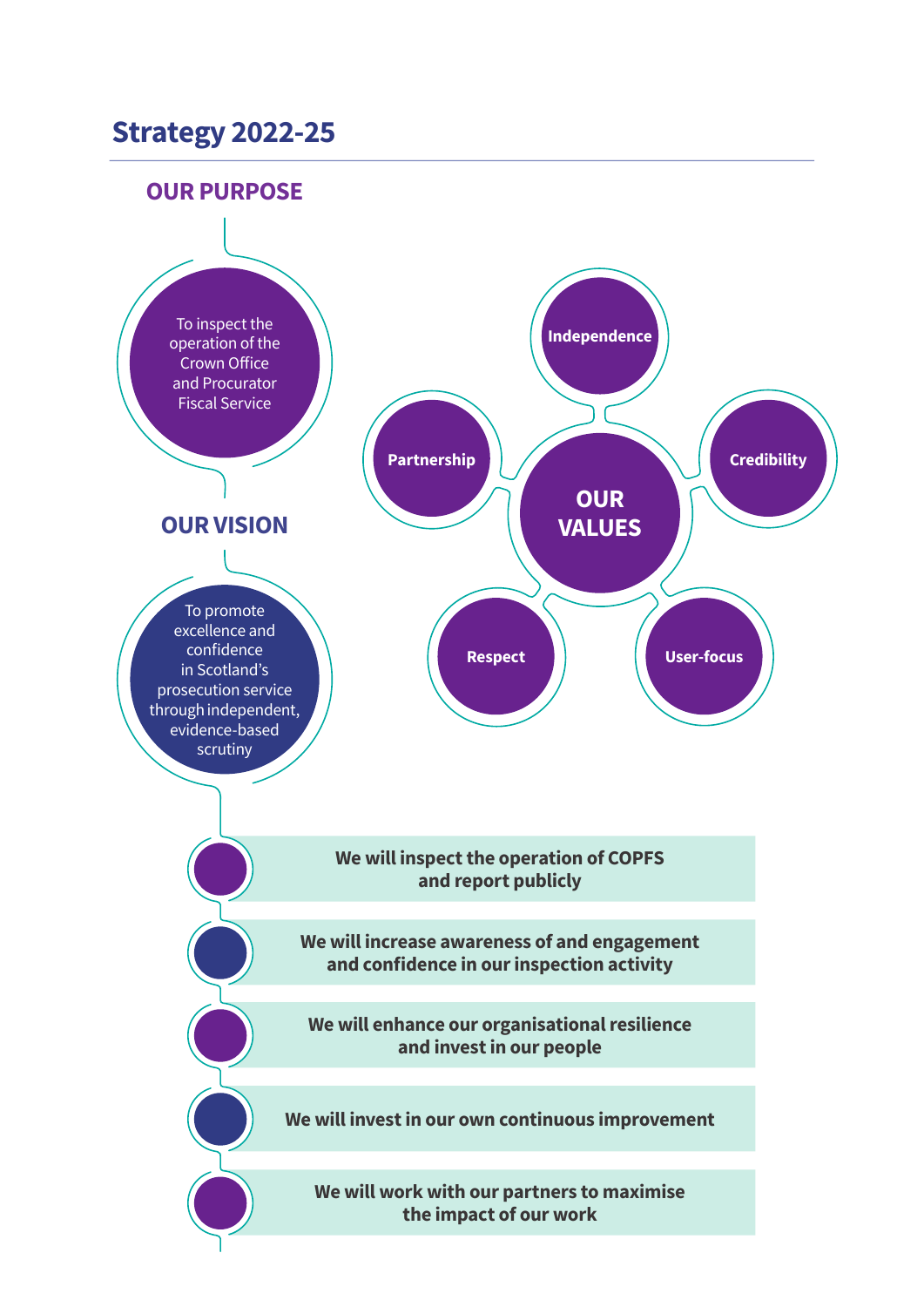# **Foreword**

I am pleased to introduce HM Inspectorate of Prosecution in Scotland's Strategic Plan for 2022-25. The plan sets out who we are and what we do, and how we will continue to support continuous improvement in the service provided by the Crown Office and Procurator Fiscal Service (COPFS) and help strengthen public confidence in the justice system.

The development of our first published three-year strategic plan reflects the inspectorate's commitment to our own continuous improvement. We have reflected on what the inspectorate does well and where we can develop and improve our approach. We have considered how we are fulfilling our statutory purpose and how we can build on our achievements and continue to add value through our scrutiny activity. As a small team of five, we must carefully prioritise our development work as well as the issues we inspect to ensure that we deliver an independent and credible inspection programme that meets the needs of the Lord Advocate, COPFS, stakeholders and the wider public.

In developing this strategic plan, we have revisited and refreshed our vision and values and have identified five strategic objectives as well as underpinning actions which will guide us over the next three years. Strategic planning is a useful exercise for any organisation, but particularly one at this moment in time when we, the justice system and the wider public sector are still responding to and recovering from the significant impact of the Covid-19 pandemic. We are mindful of the unprecedented challenges those we inspect have faced in recent years, but also of the need to remain focused on delivering a quality service that meets the needs of users who have experienced uncertainty and delay in accessing justice.

We will deliver our strategic objectives and our inspection programme in accordance with our values and, in particular, will continue to seek and be informed by the experiences and views of those who are drawn into the justice system whether as victims, witnesses, next of kin or as an accused. We will also look for opportunities to work with our scrutiny partners to gain a better understanding of the experience of individuals as they move through the justice system.

This strategic plan provides a framework for our activity over the next three years. It will be kept under review and updated as necessary to take account of emerging issues and feedback we receive. I am grateful as always to the inspectorate staff and all those who participate in our scrutiny activity, whose contribution helps us promote excellence and confidence in Scotland's prosecution service through independent, evidence-based inspection.

## **Laura Paton HM Chief Inspector of Prosecution in Scotland**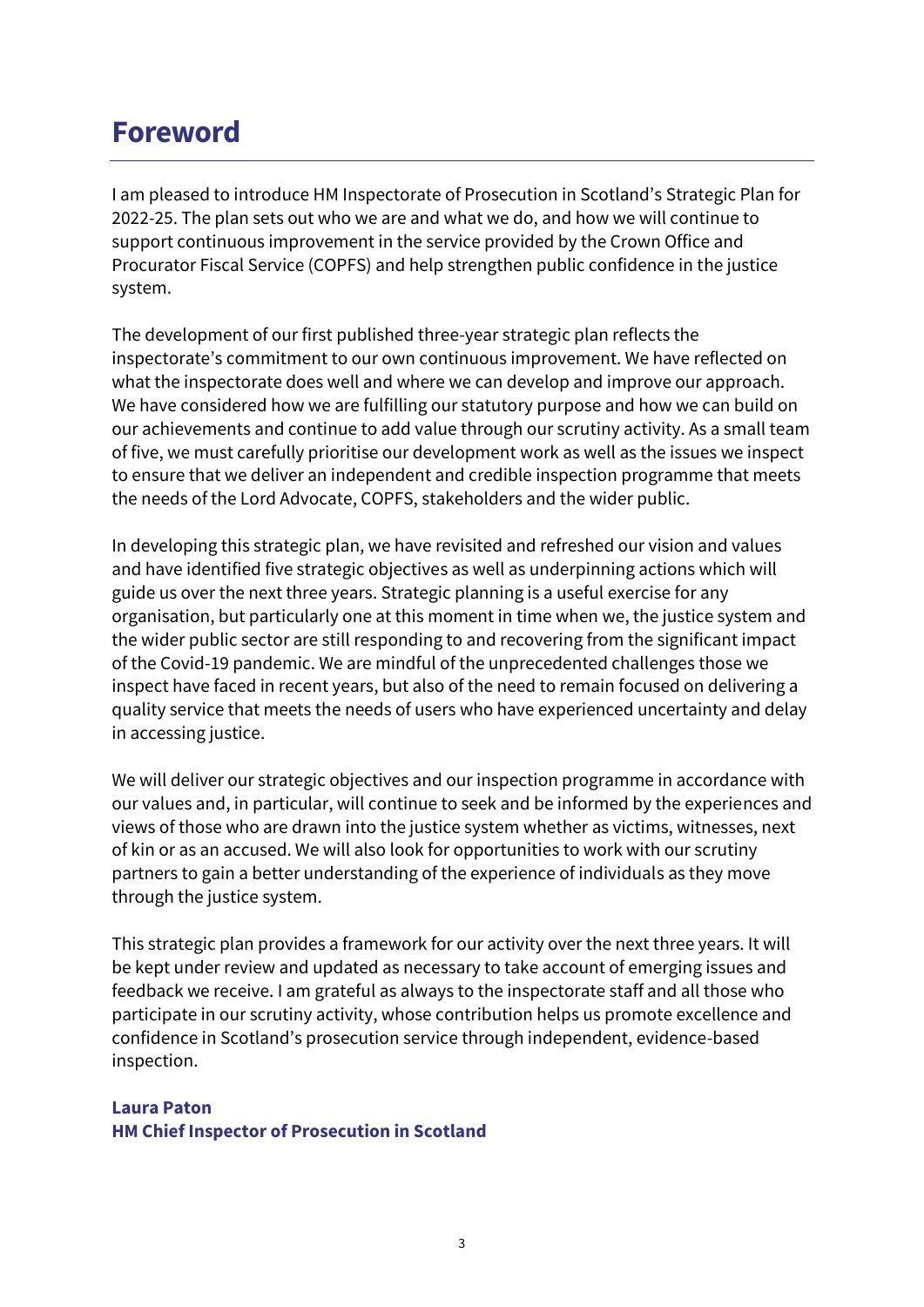# **About us**

HM Inspectorate of Prosecution in Scotland (IPS) is led by HM Chief Inspector of Prosecution who is appointed by the Lord Advocate to inspect the operation of the Crown Office and Procurator Fiscal Service (COPFS). COPFS is the sole prosecuting authority in Scotland and is also responsible for investigating sudden, unexplained or suspicious deaths and criminal allegations against the police.

IPS was first established in 2003, following an independent inquiry by Dr Raj Jandoo into the liaison arrangements between the police, COPFS and the family of Surjit Singh Chhokar, following the murder of Mr Chhokar and related prosecutions. One of the recommendations of the inquiry was that an inspectorate of COPFS be established, 'to introduce a measure of accountability, which is essential for public confidence'. After initially operating as a non-statutory body, IPS was placed on a statutory footing in 2007.

# **Mandate**

The functions and powers of HM Chief Inspector are set out in the Criminal Proceedings etc. (Reform) (Scotland) Act 2007. The role of the Chief Inspector is to:

- secure the inspection of the operation of COPFS
- submit a report to the Lord Advocate on any particular matter connected with the operation of COPFS which is referred by the Lord Advocate
- submit to the Lord Advocate an annual report on the exercise of the Chief Inspector's functions, which the Lord Advocate must lay before the Scottish Parliament.

The 2007 Act makes clear that in the exercise of any of the functions conferred by the Act, the Chief Inspector acts independently of any other person. When inspecting COPFS, the Chief Inspector may require any person directly involved in the operation of the service to provide her with information.

As well as the 2007 Act, there are a range of other duties to which IPS is subject, including duties of user focus and co-operation with other scrutiny bodies under the Public Services Reform (Scotland) Act 2010, and duties derived from the Human Rights Act 1998 and Equality Act 2010.

## **Our purpose**

Our statutory purpose is to inspect the operation of the Crown Office and Procurator Fiscal Service.

## **Our vision**

Our vision is to promote excellence and confidence in Scotland's prosecution service through independent, evidence-based scrutiny.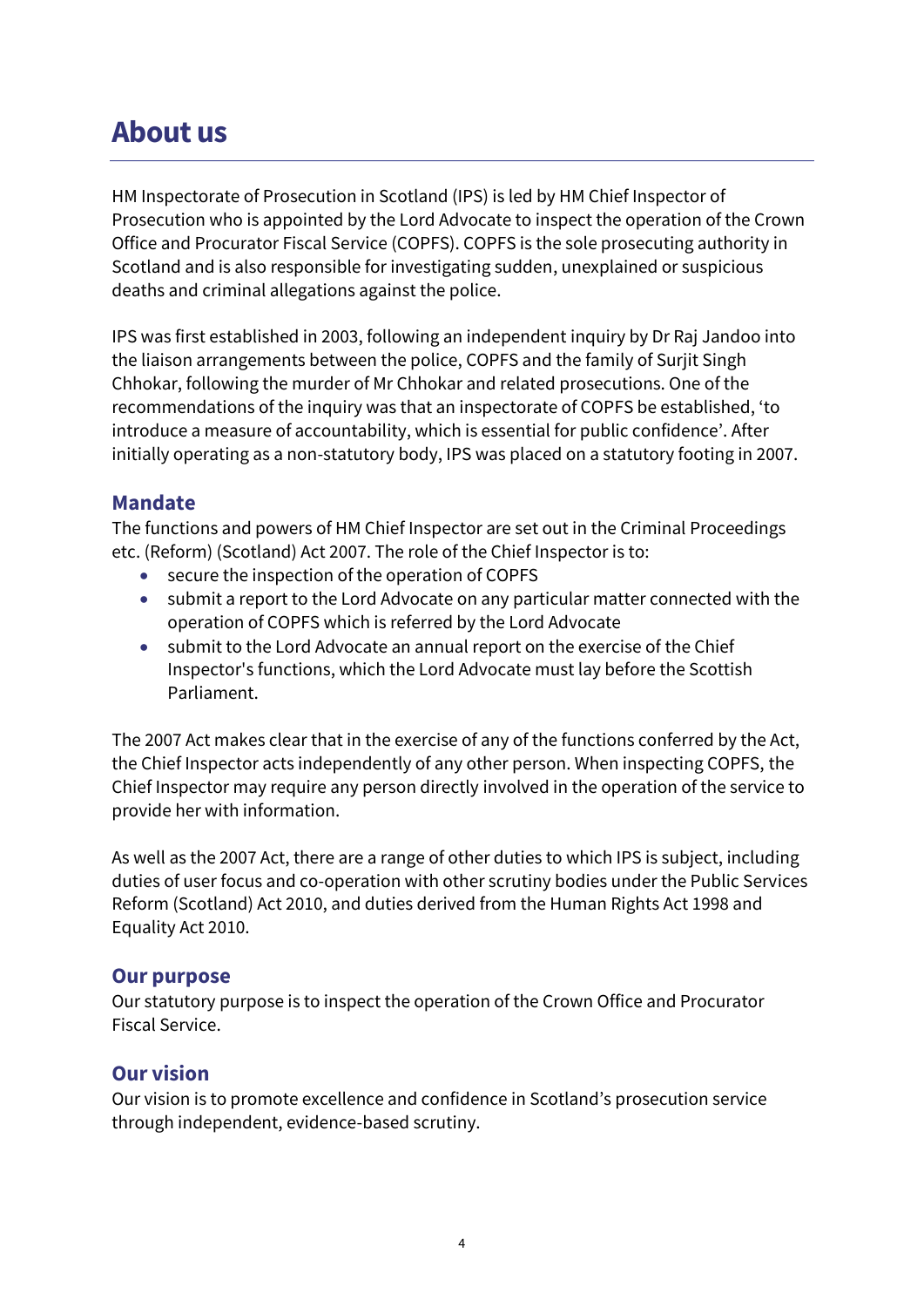## **Our values**

Our values underpin our approach to scrutiny. We always seek to demonstrate our values in the way that we work.



**Independence –** We act independently in all we do, providing impartial and objective scrutiny of the service provided by COPFS.

**Credibility –** We deliver high quality, evidence-based scrutiny and report publicly on our findings. Our approach is rigorous but fair and proportionate.

**User-focus –** The views and experiences of those individuals and organisations who are affected by the work of COPFS are central to our scrutiny activity. This includes victims, witnesses and next of kin as well as those who advocate on their behalf. We are also mindful of the experience of accused persons and those who represent them.

**Respect** – Respect for human rights is at the heart of what we do, and we support equal access to justice. We engage constructively with those we inspect, and we value the contribution they make.

**Partnership –** We work in partnership with others. We support continuous improvement in COPFS, and we work with our scrutiny partners to support improvement across the criminal justice system.

#### **Who we are**

IPS comprises the Chief Inspector, Assistant Inspector of Prosecution, Legal Inspector, Business Inspector and a Personal Assistant. As at 31 March 2022, the staff of IPS was 4.4 full-time equivalents. The current Chief Inspector, Laura Paton, was appointed in 2019 to serve a three year term.

The Assistant Inspector of Prosecution and Legal Inspector are typically seconded from COPFS for two years. This arrangement allows IPS to draw on the current expertise and skills of the secondees as well as their familiarity with COPFS systems and processes. The secondments also provide a useful development opportunity for COPFS staff. Nonetheless, a business case to recruit an additional Legal Inspector was submitted to the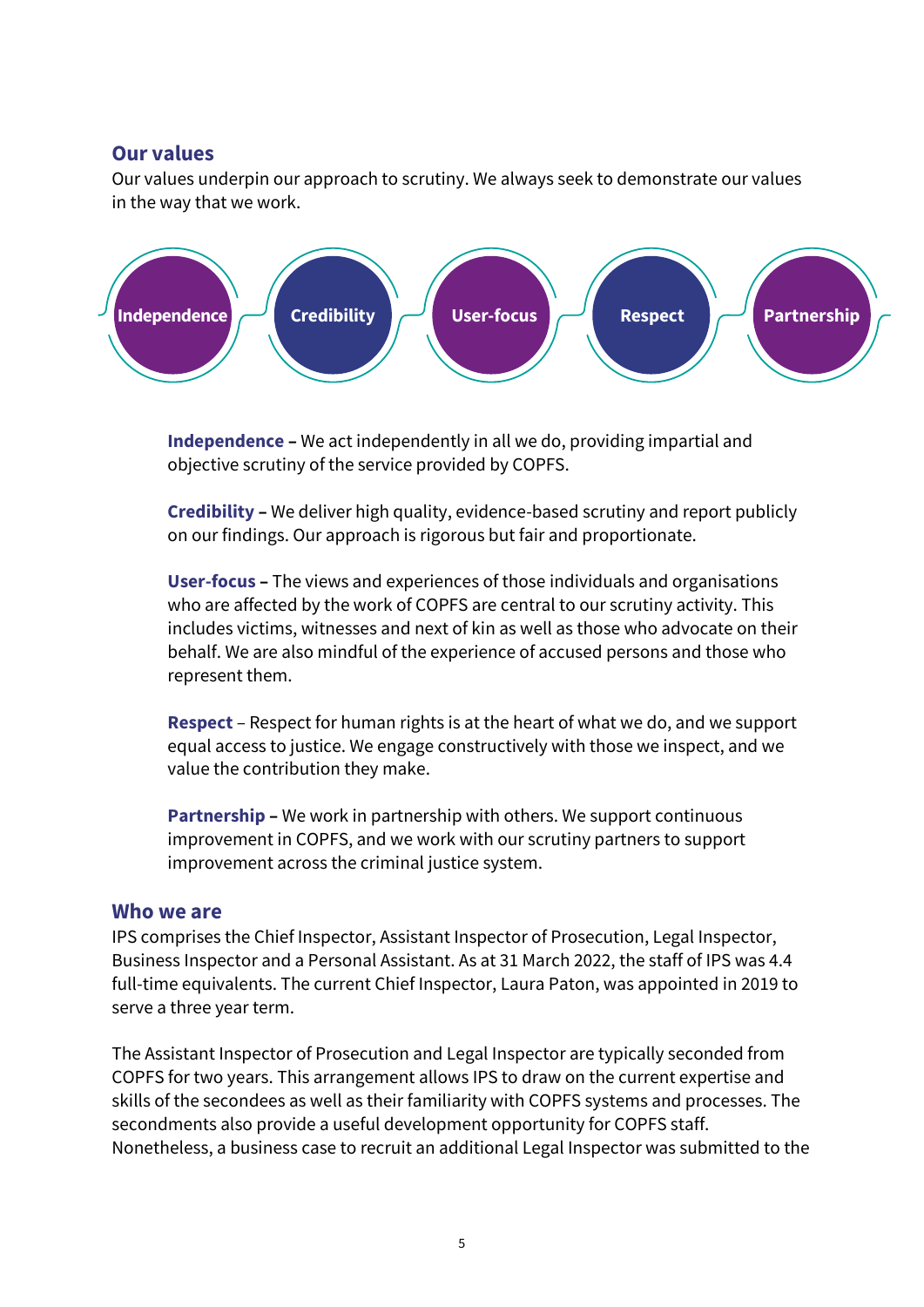Scottish Government in early 2022 with a view to boosting our resilience, independence and capacity.

The IPS budget is allocated annually by the Scottish Government. In 2021-22, the budget was £400,000, increasing to £425,000 in 2022-23 to take account of rising staff costs. Staffing costs typically account for around 95% of our annual spend. Our office accommodation has traditionally been provided in kind by COPFS but we anticipate this arrangement will come to an end in 2022-23 and are seeking new premises which will afford the opportunity to reinforce our independent status.

## **What we do**

Our focus is on the quality of the prosecution service being delivered to the public in Scotland. Our inspection reports highlight what is working well as well as areas for development and improvement. In all of our work, a key objective is to understand the experience of those for whom the service is provided. We make recommendations that, if implemented, will enhance the effectiveness and efficiency of the service.

We seek to engage constructively with those inspected and to support them to deliver continuous improvement. We are mindful of the burden that scrutiny can impose on COPFS and seek to take a proportionate approach, minimising our scrutiny footprint where possible. We provide assurance to the Lord Advocate about the service being delivered by COPFS and our published reports help reassure the public that COPFS is independently scrutinised and held accountable, thereby enhancing public confidence in the justice system.

Issues for inspection are selected on the basis of risk and intelligence, and following consultation with the Law Officers, COPFS and stakeholders. The Lord Advocate has the authority to refer matters to IPS for inspection, meaning that a certain degree of flexibility in the programme is required to incorporate issues that emerge throughout the year.

We carry out different types of inspection activity, including thematic reviews, follow-up inspections and collaborative reviews.

#### **Thematic inspections**

Thematic inspections look holistically at an issue or a service end-to-end. These inspections can focus on specific types of case work or business approaches. In the early years of IPS, area-based inspections were carried out which reflected the structures and service delivery mechanisms within COPFS at that time. More recently, we have used thematic inspections to a far greater extent, reflecting the increased specialisation in COPFS and the functional nature of its current work.

#### **Follow-up inspections**

We also carry out follow-up inspections, to assess the progress made in implementing our recommendations. Follow-up inspections can provide information and reassurance to the Lord Advocate and the wider public that action is being taken in response to our inspection and that improvements in service delivery are being achieved. Due to our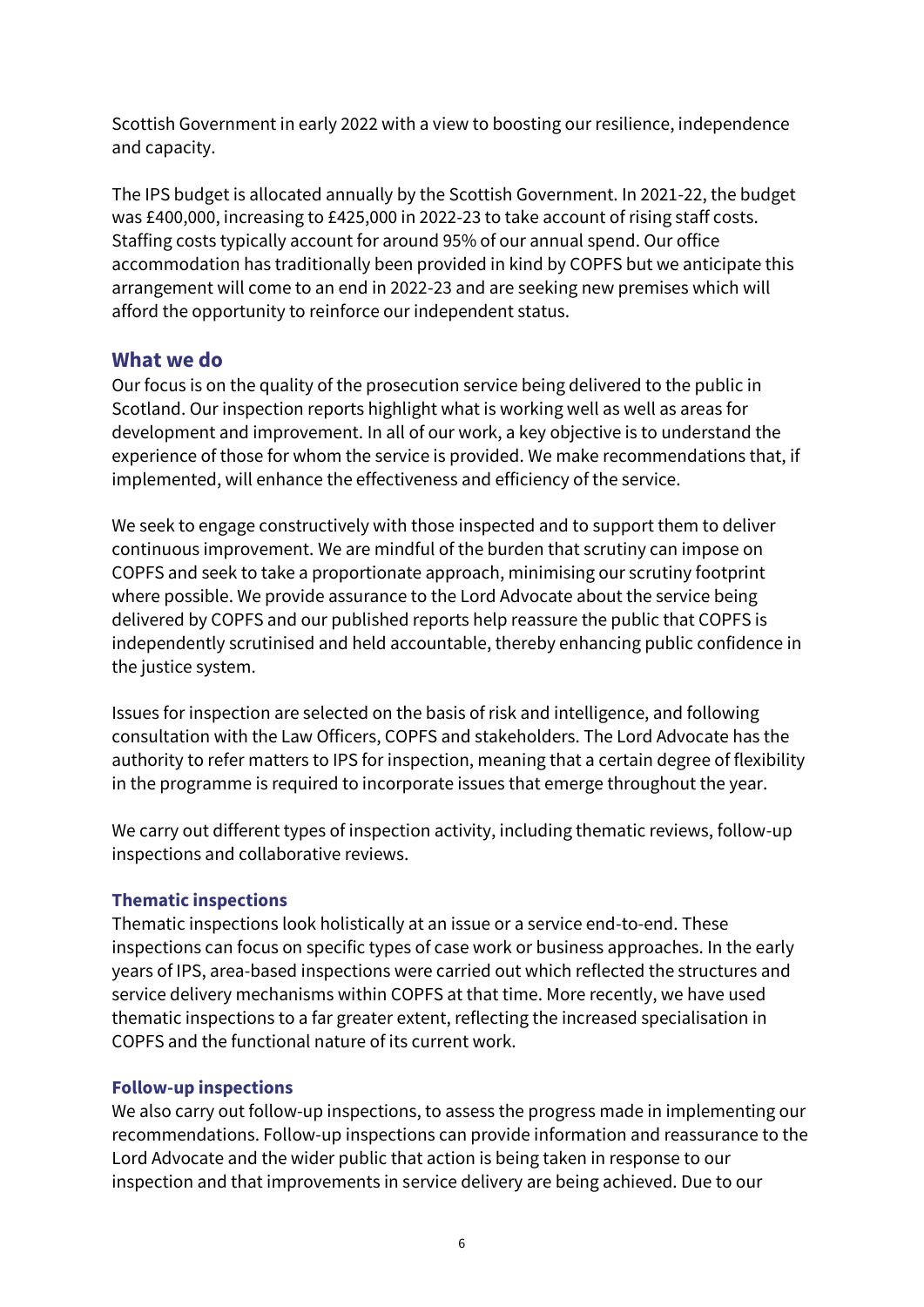limited resources however, it is not possible to carry out follow-up inspections of all previous work. In 2021, we agreed a new process with COPFS which is intended to result in a more proportionate, risk-based and intelligence-led approach to following up previous inspections. In response to our recommendations, COPFS will provide us with an action plan which we will use alongside supporting evidence about implementation to assess the progress being made and to inform decisions as to whether a follow-up inspection is merited.

#### **Collaborative inspections**

We actively seek opportunities to carry out our inspection activity in partnership with other scrutiny bodies. The effective operation of the justice system cannot be achieved by any one agency – it is dependent on a range of organisations working together at a strategic and operational level. When appropriate, a similarly collaborative approach should therefore be taken to independent scrutiny, to ensure that shared outcomes are being achieved.

#### **Inspection Framework**

Our inspection activity is supported by an Inspection Framework, which helps ensure we take a consistent, professional and transparent approach to our work. Based on the European Foundation for Quality Management (EFQM) Excellence Model, our framework has six themes – outcomes, leadership and governance, process, people, resources and collaborative work. The framework informs all of our scrutiny activity but is also sufficiently flexible so that bespoke key lines of enquiry can be developed for each inspection. In recent years, the EFQM model has been updated and one of our tasks during the life of this strategic plan will be to review our own framework in light of developments in EFQM and ensure it continues to be fit for purpose.

#### **Terms of reference**

In 2020, we began publishing terms of reference for each of our inspections. The terms of reference set out the issue we intend to inspect, the scope of the inspection, how we intend to gather evidence and the estimated timescales for the work. The terms of reference are drafted after initial scoping work has been carried out and following preliminary discussions with key stakeholders. By publishing terms of reference, we aim to increase transparency and promote awareness of our work. The terms of reference can also be used as a tool to engage those with an interest in the issue being inspected.

#### **Current and previous scrutiny**

Our inspection activity reflects the broad range of work undertaken by COPFS. Examples of current and previous inspections include: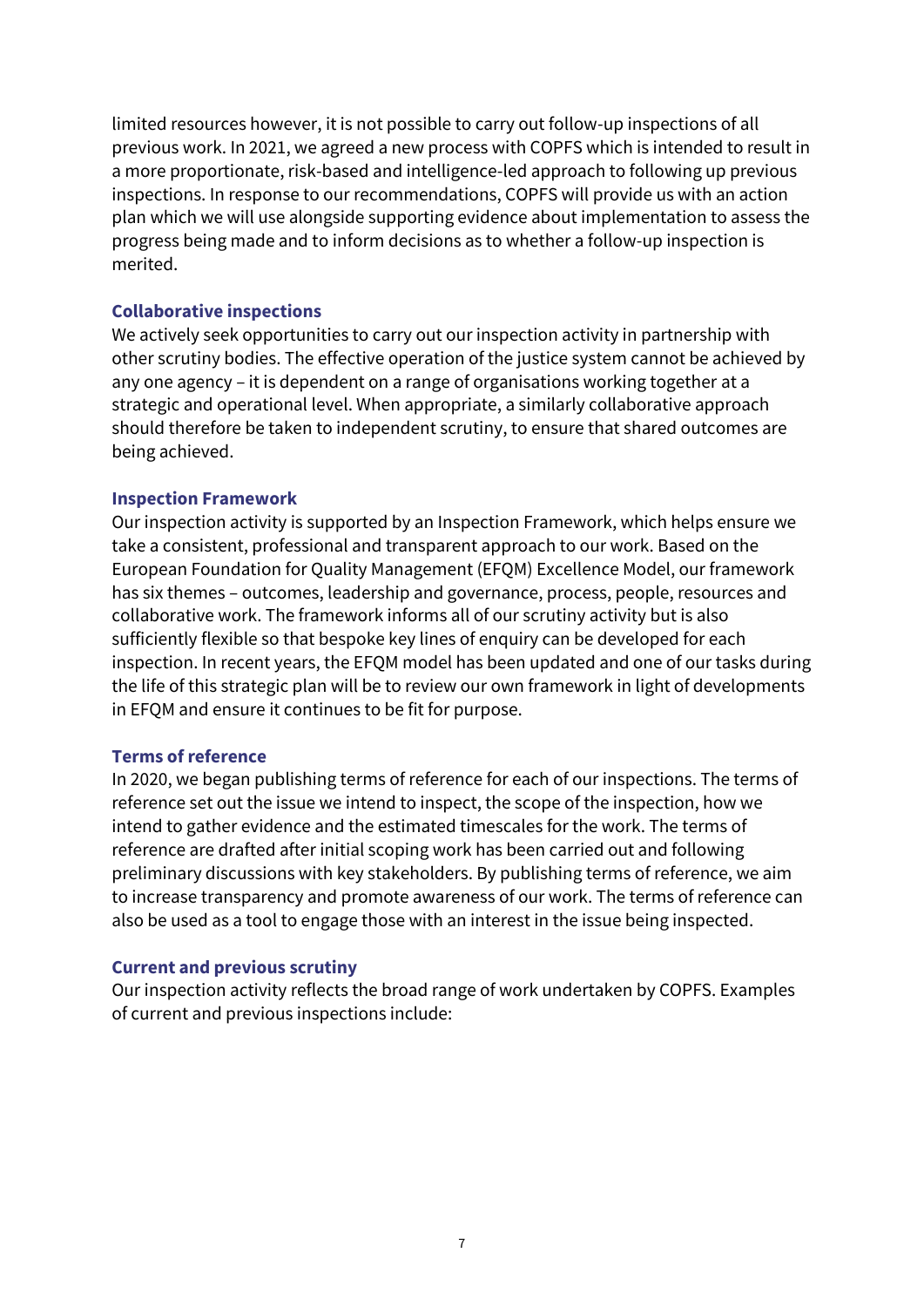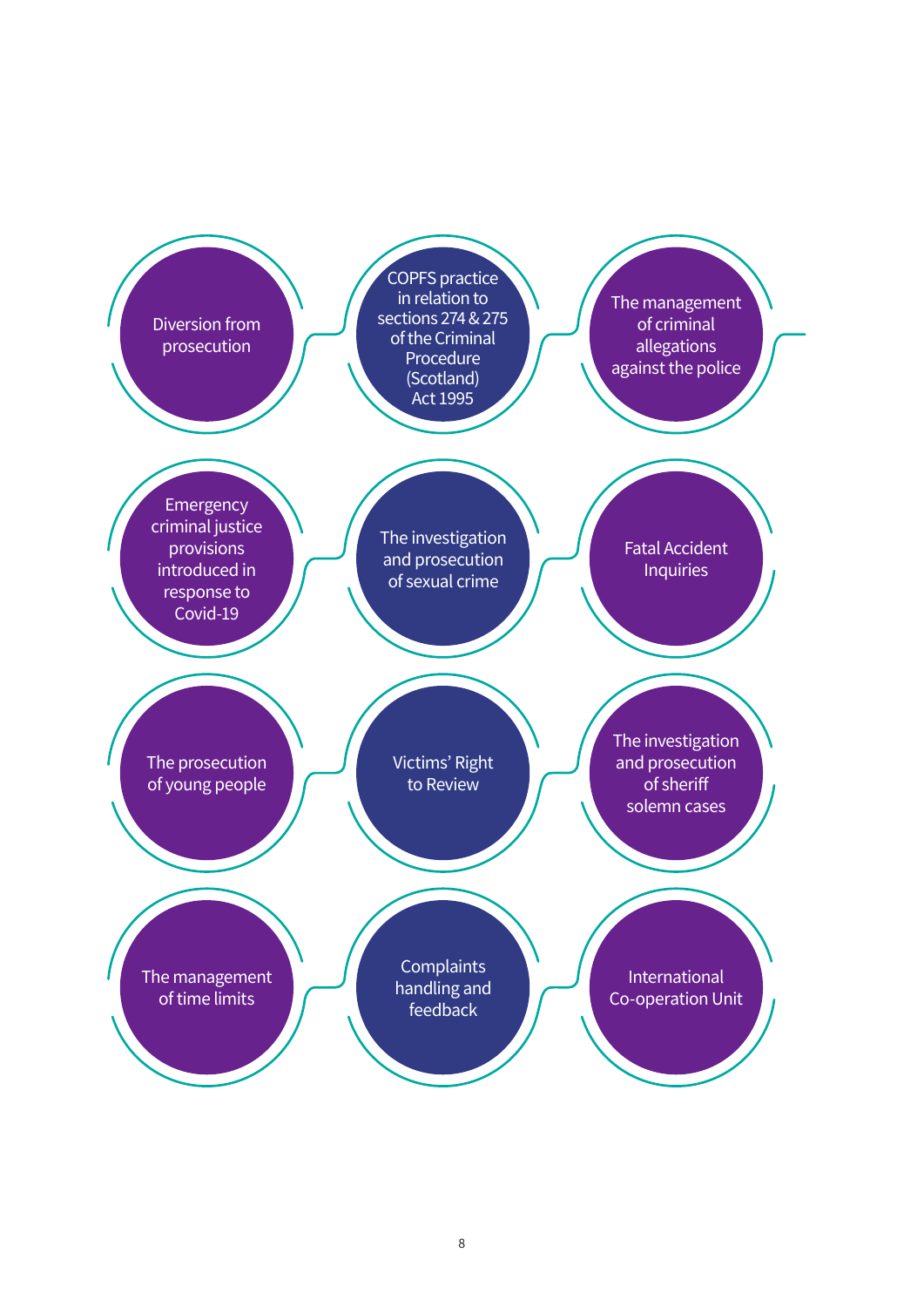# **Strategic objectives**

In 2022-25, we will focus on five strategic objectives:

- We will inspect the operation of COPFS and report publicly
- We will increase awareness of and engagement and confidence in our inspection activity
- We will enhance our organisational resilience and invest in our people
- We will invest in our own continuous improvement
- We will work with our partners to maximise the impact of our work

To support the delivery of our objectives, we have identified specific actions which will be taken forward over the next three years. We will monitor delivery of the actions and the overarching objectives.

# **(1) We will inspect the operation of COPFS and report publicly**

- We will deliver high quality, evidence based assessments of the operation of COPFS
- We will highlight what works well and areas of effective practice, as well as noting areas for improvement and recommendations
- We will report our findings publicly and in a clear and compelling way
- We will focus our inspection activity on those areas of greatest risk and which will add the greatest value
- We will request action plans in response to our recommendations, monitor progress and carry out follow up inspections where necessary
- We will deliver our work in a way that is consistent with our values

# **(2) We will increase awareness of and engagement and confidence in our inspection activity**

- We will promote transparency and engagement in our work by publishing terms of reference for our scrutiny activity as well as information about our inspection framework and methodology
- We will finalise our user focus strategy, ensuring this approach is embedded in our work
- We will build our networks both within and outwith COPFS, ensuring that our scrutiny activity is informed by effective engagement and to expand our sphere of influence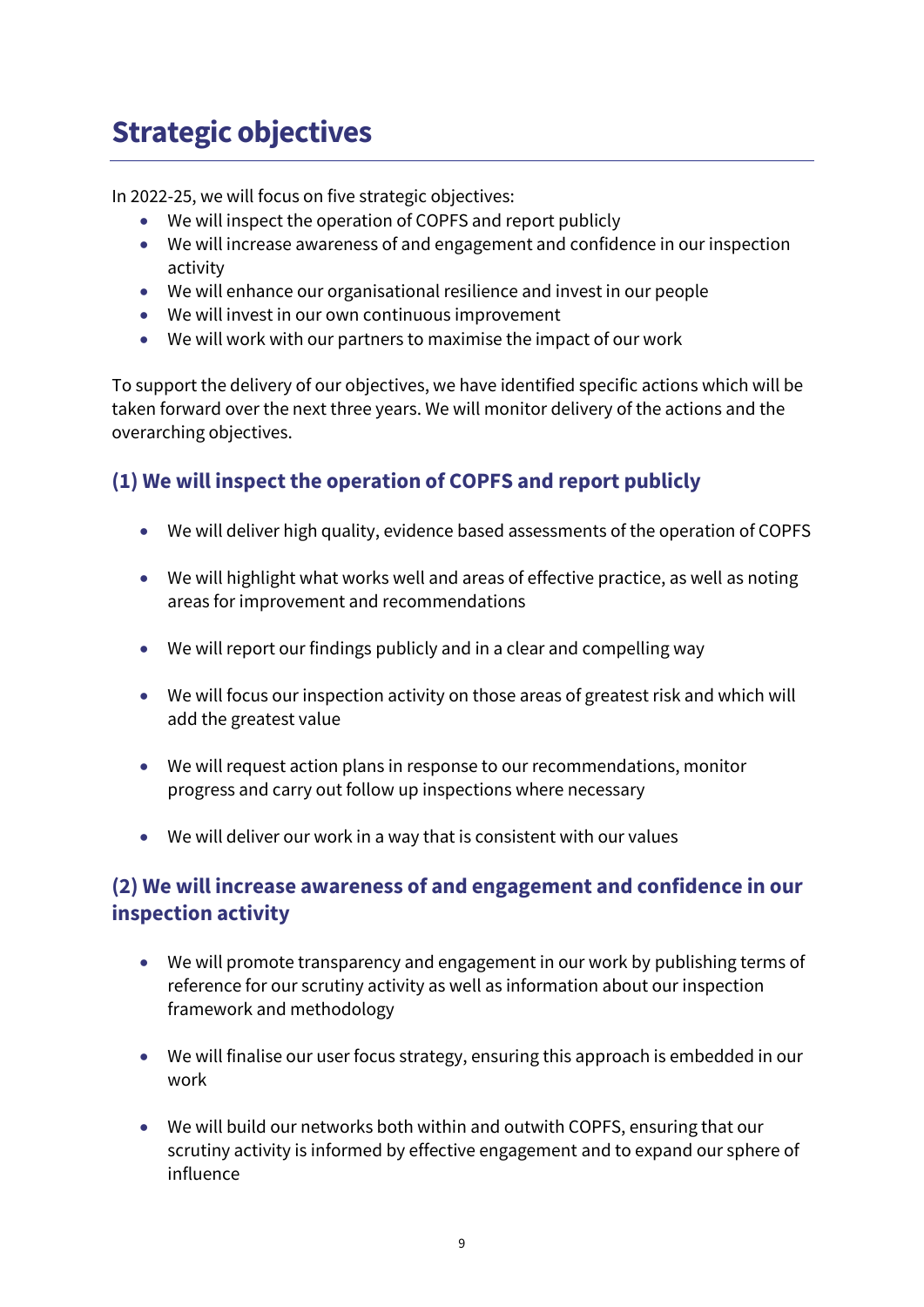• We will increase awareness of our work and our status as an independent body by creating a standalone inspectorate website, increasing our use of social media and adopting a more consistent approach to branding

# **(3) We will enhance our organisational resilience and invest in our people**

- We will review our staffing model to ensure we have sufficient organisational capacity to deliver our inspection programme
- We will build resilience and stability in our staffing model, while continuing to encourage secondments so that our work is informed by current expertise in and experience of service delivery
- We will continue to invest in the professional and personal development of all staff and enhance induction processes for new staff, ensuring that all have the necessary skills, knowledge and support to carry out their roles effectively
- We will identify and move to new office accommodation and further develop our approach to hybrid working

# **(4) We will invest in our own continuous improvement**

- We will keep our inspection framework and methodology under review, ensuring they are fit for purpose
- We will review the way in which our inspection programme is developed and consider how it can be better informed by stakeholder consultation
- We will keep our strategic plan and our objectives under review, and monitor progress against the underpinning actions
- We will seek feedback on our work and act on suggestions for development and improvement
- We will continue to achieve value for money and deliver our work within our allocated budget
- We will take active steps to minimise our impact on the environment and to work in a more sustainable way

# **(5) We will work with our partners to maximise the impact of our work**

• We will develop effective working relationships with partners and stakeholders to gather information and harness expertise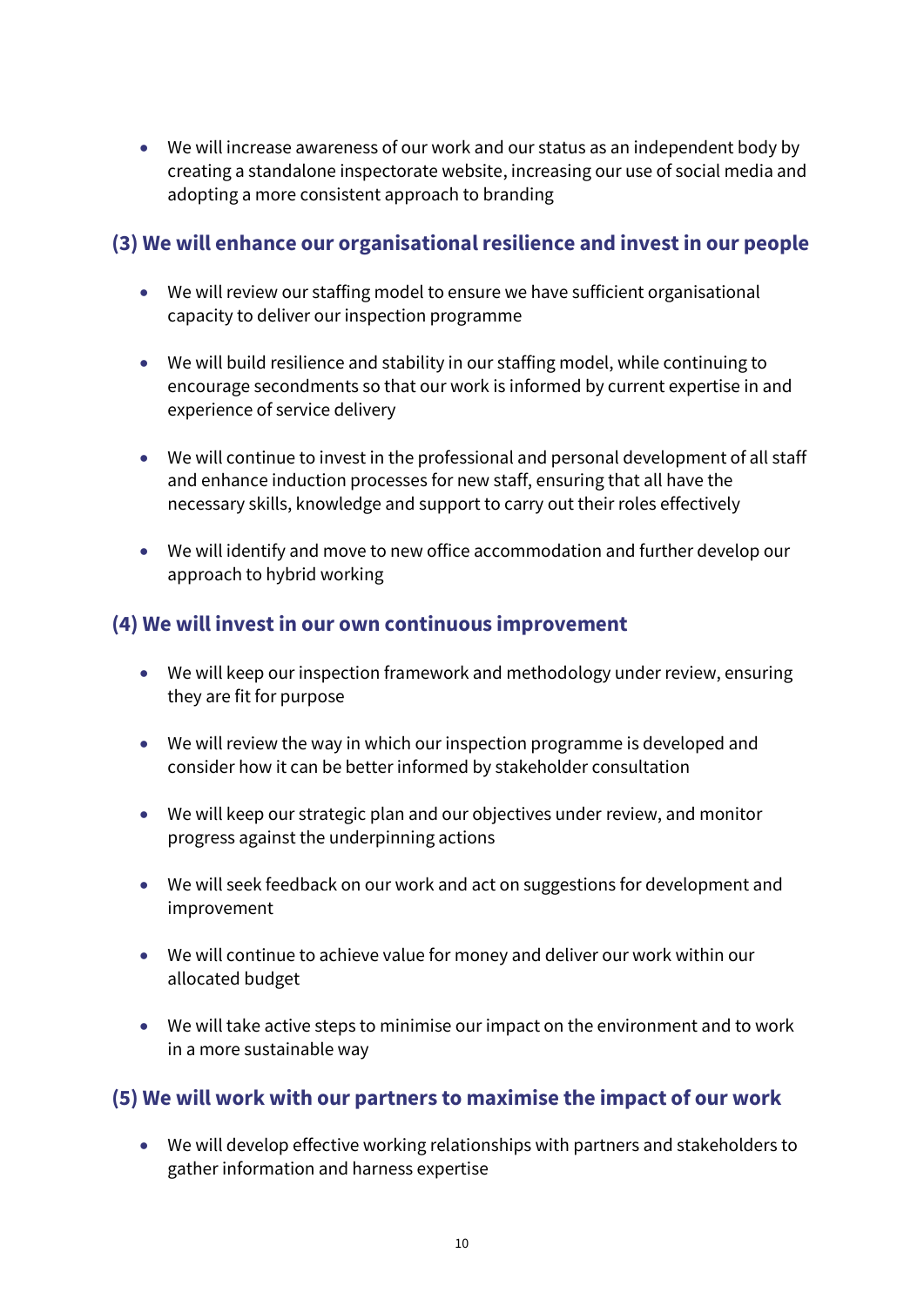- Recognising that effective public services cannot be delivered in isolation, we will work with our scrutiny partners to maximise the impact of our work and focus more sharply on an individual's journey through the criminal justice system
- We will share information with our scrutiny partners and others to better identify areas of risk and highlight effective practice
- We will identify joint training and development opportunities for staff, to share expertise and ensure value for money